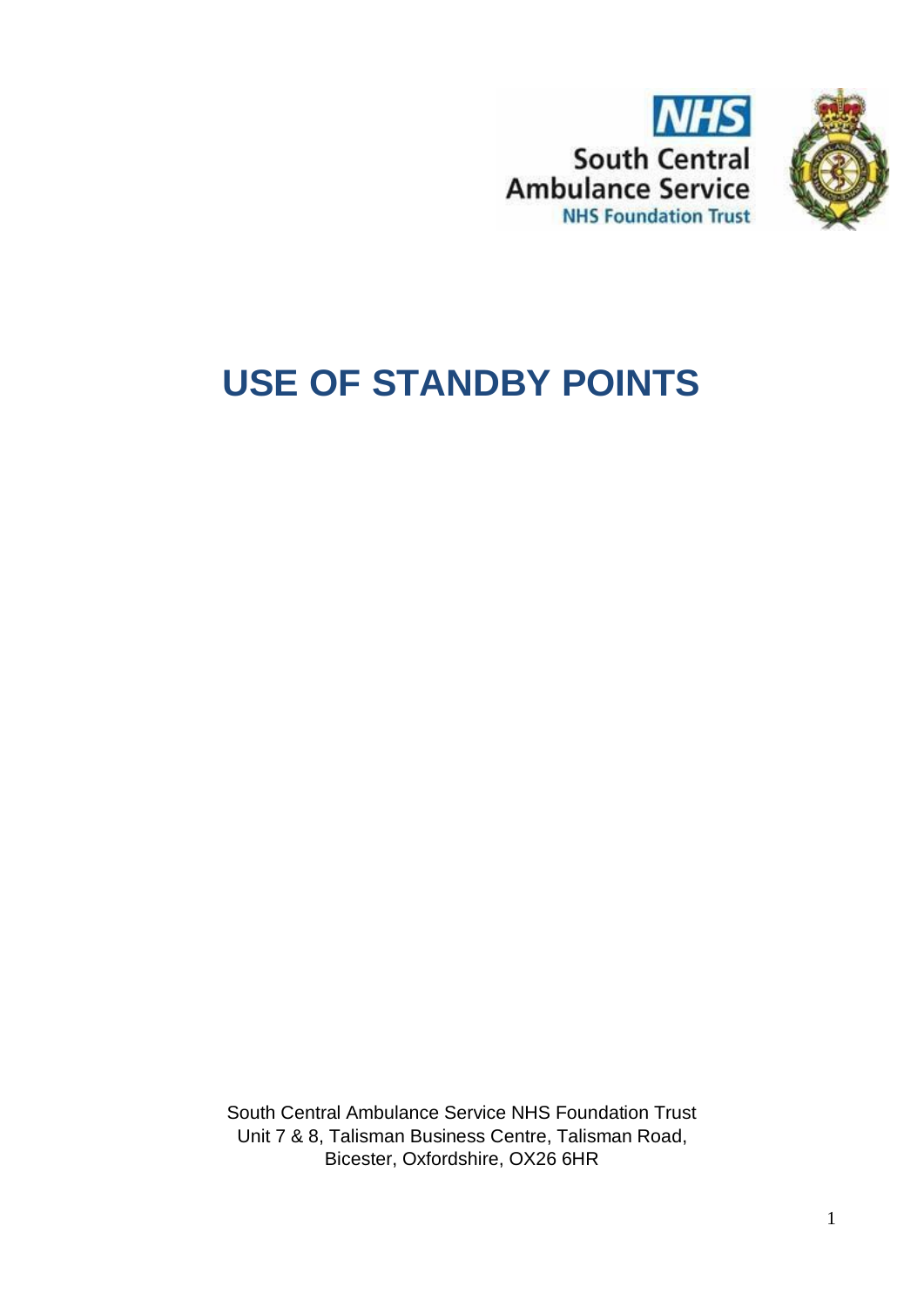## <span id="page-1-0"></span>**DOCUMENT INFORMATION**

| Author:                                | Mark Begley<br>In partnership with UNISON and UNITE            |
|----------------------------------------|----------------------------------------------------------------|
| <b>Consultation and Approval:</b>      | <b>Governance Committee: Operations Policy Review</b><br>Group |
| <b>Equality Impact Assessment</b>      |                                                                |
| This document replaces:                | Standby policies, operational policies and bulletins for       |
|                                        | Berkshire, Buckinghamshire, Hampshire and<br>Oxfordshire       |
| <b>Notification of policy release:</b> | All recipients email, staff notice boards, intranet, internet  |
| Date of issue                          | March 2016                                                     |
| <b>Next review</b>                     | <b>March 2023</b>                                              |
| <b>Version</b>                         | 8 Operational Policy and Procedure No: 4                       |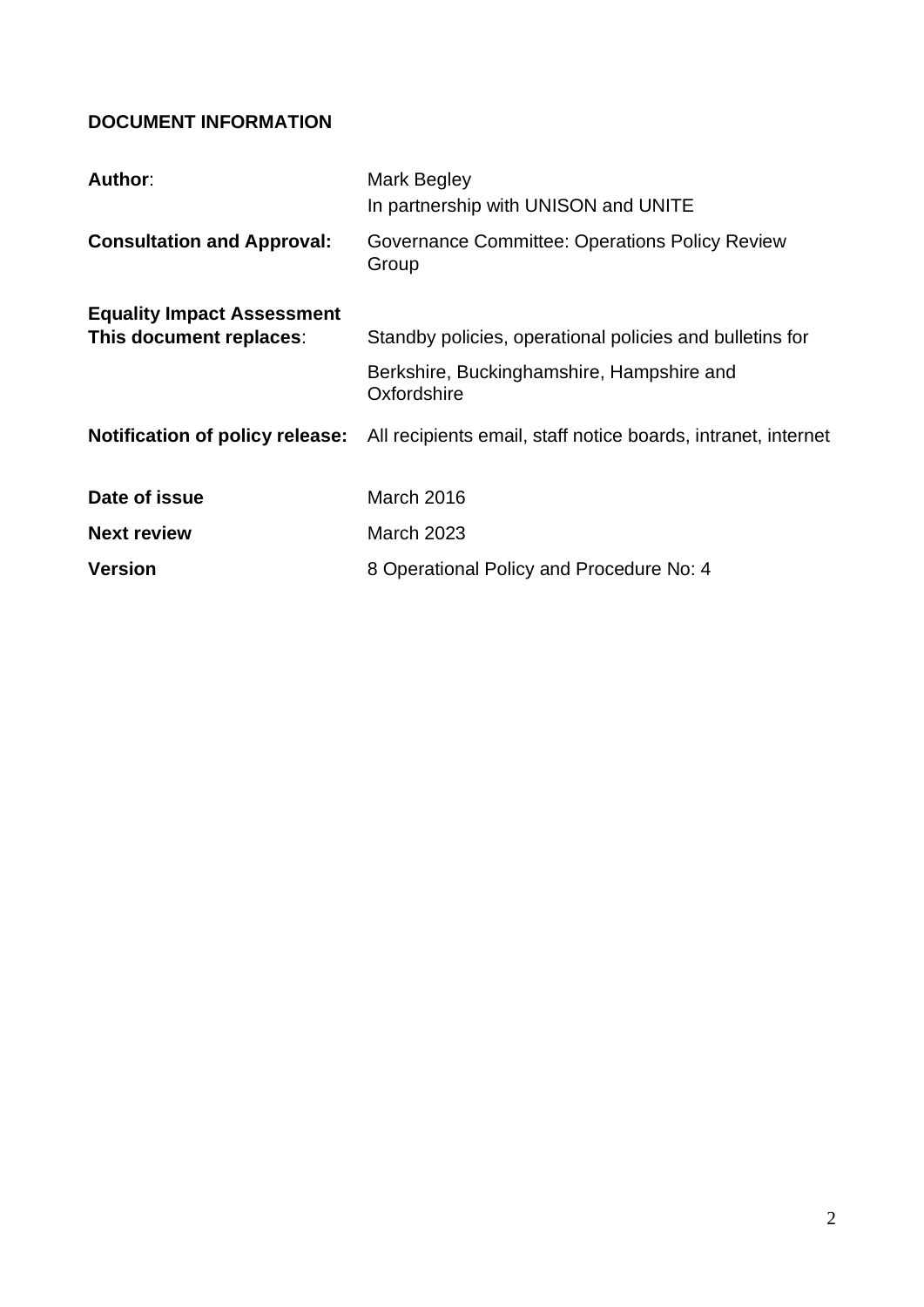## **Version Control**

This policy is regularly reviewed and updated with the information in line with relevant national guidance and legislation. A full 'Review and amendment' is available on request

## **Contents**

| $\mathbf 1$    |  |  |
|----------------|--|--|
| $2^{\circ}$    |  |  |
| 3 <sup>1</sup> |  |  |
| $\overline{4}$ |  |  |
| 5              |  |  |
| 6              |  |  |
|                |  |  |
| 8              |  |  |
| 9              |  |  |
| 10             |  |  |
|                |  |  |
|                |  |  |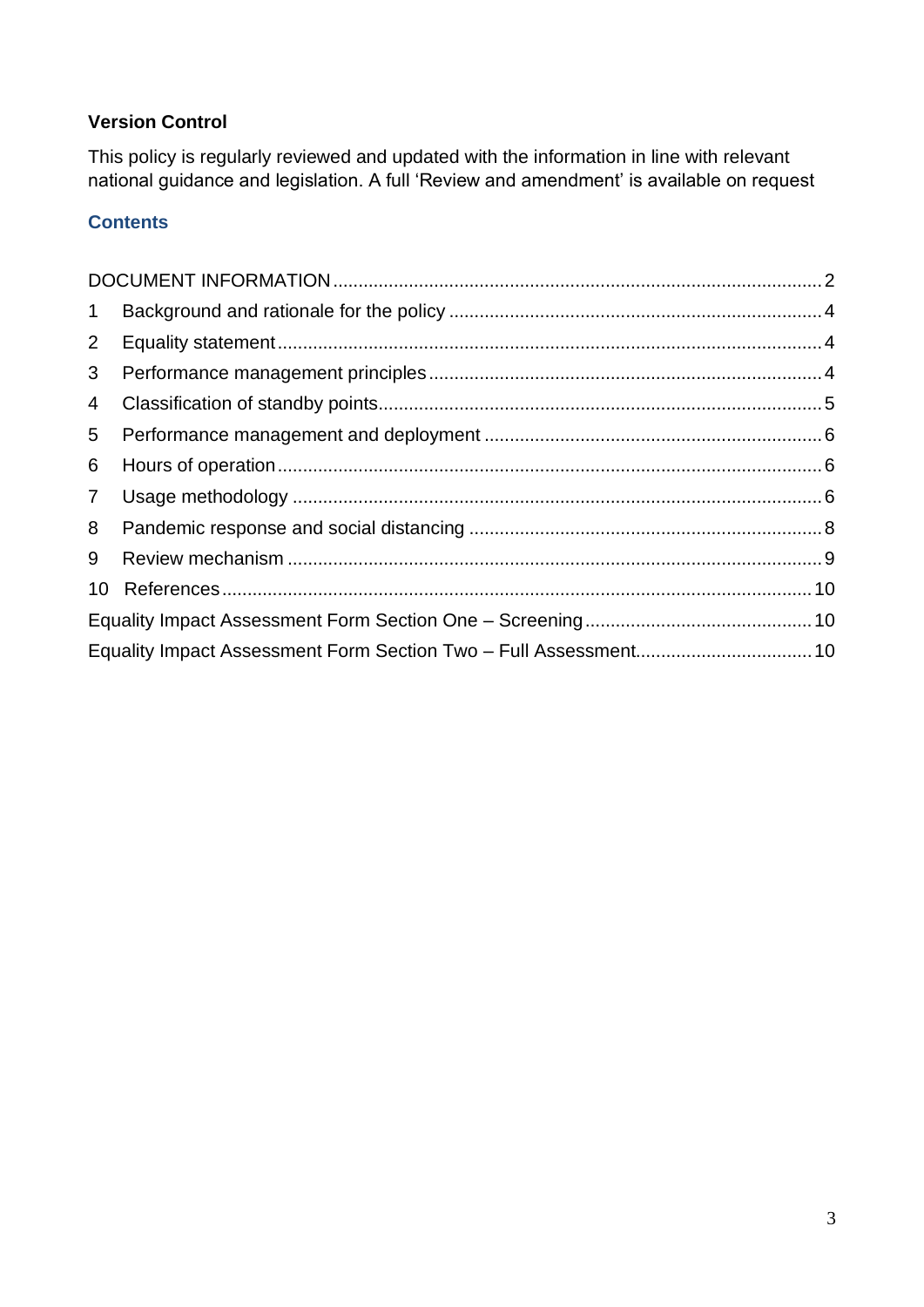## <span id="page-3-0"></span>**1 Background and rationale for the policy**

- 1.1 This policy outlines the principles to be adopted in relation to Double Crewed Ambulance (DCA) and Rapid Response Vehicle (RRV) in relation to the deployment and use of standby points. The policy covers all operational areas of South Central Ambulance Service NHS Foundation Trust (SCAS).
- 1.2 The use of drive zones and the location of emergency vehicles within those drive zones is a critical component of SCAS strategy to respond rapidly to patients. A great deal of analytical and planning work has been undertaken in designing these zones and determining the optimum position for a vehicle(s) within each zone. Drive zone analysis is reviewed periodically to ensure the drive zones remain effective, new drive zones are introduced and in line with maintaining the health and well-being of our staff.

#### <span id="page-3-1"></span>**2 Equality statement**

- 2.1 The Trust is committed to promoting positive measures that eliminate all forms of unlawful or unfair discrimination on the grounds of age, marital status, disability, race, nationality, gender, religion, sexual orientation, gender reassignment, ethnic or national origin, beliefs, domestic circumstances, social and employment status, political affiliation or trade union membership, HIV status or any other basis not justified by law or relevant to the requirements of the post.
- 2.2 By committing to a policy encouraging equality of opportunity and diversity, the Trust values differences between members of the community and within its existing workforce and actively seeks to benefit from their differing skills, knowledge and experiences in order to provide an exemplary healthcare service. The Trust is committed to promoting equality and diversity best practice both within the workforce and in any other area where it has influence.
- 2.3 The Trust will therefore take every reasonable step to ensure that this procedure is applied fairly to all employees regardless of race, ethnic or national origin, colour or nationality; gender (including marital status); age; disability; sexual orientation; religion or belief; length of service, whether full or part-time or employed under a permanent or a fixed-term contract or any other irrelevant factor.
- 2.4 Where there are barriers to understanding e.g. an employee has difficulty in reading or writing or where English is not their first language, additional support will be put in place wherever necessary to ensure that the process to be followed is understood and that the employee is not disadvantaged at any stage in the procedure. Further information on the support available can be sought from the Human Resources Department.

## <span id="page-3-2"></span>**3 Performance management principles**

3.1 SCAS will utilise the approved Trust method for refining the deployment to, the use of, and the dispatch from standby within the Trust. This could lead to changes in drive zones, standby points, and the System Status Plan. The overriding principle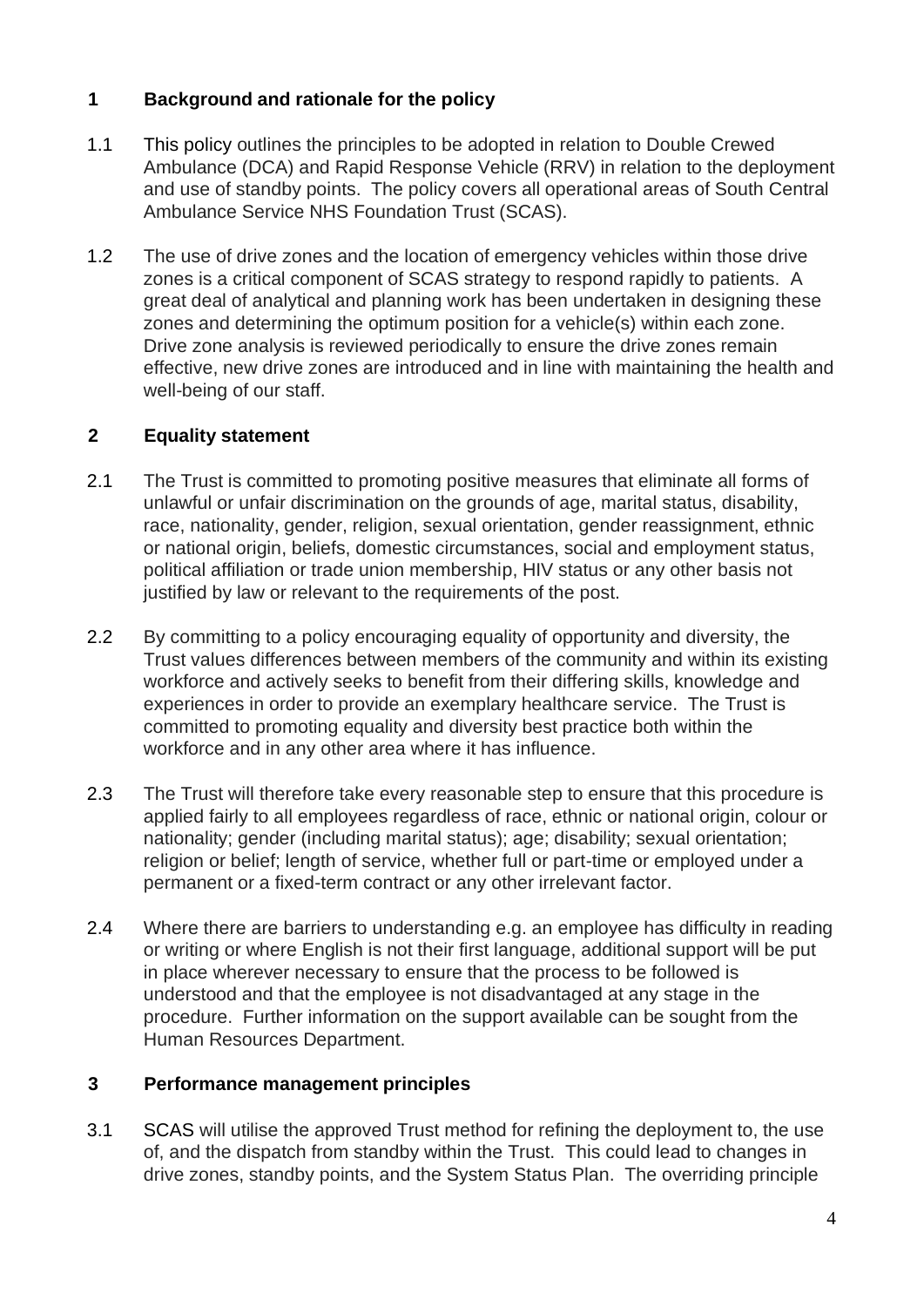is that standby is an integral part in enabling healthcare to be at the patient side in the shortest possible time.

3.2 The framework set by this policy outlines Trust standards which are expected of staff who will be managed and supported to achieve these standards working within the existing Trust policy framework.

## <span id="page-4-0"></span>**4 Classification of standby points**

- 4.1 Standby points are strategically placed locations that enable a rapid response to patients and are designated a star rating dependent on the amenities available. Staff may have to remain on standby ahead of their meal break if other crews are on their meal break (section 5.6 of the meal break policy). Some facilitated points may be used for meal breaks, however, use of these points for meal breaks needs to be agreed with Emergency Operations Centre and staff and stay in line with the meal break policy. Tea and coffee will be supplied by SCAS at all 1, 2 and 3 star standby points.
- 4.2 No standby points should be used unless risk assessed and the star rating has been agreed by management and staff side. Safe sign off of Zero-star standby points enables RRV to be utilised in conjunction with the lone worker policy.
- 4.3 A zero star point has no facilities and is generally a roadside location one hour (60 minutes) maximum; this is the actual time at the standby point and does not include travelling time to the standby point. This can be extended through mutual agreement between the staff member(s) and CCC.
- 4.4 A one star point has basic facilities which include toilets and the ability to make basic refreshments such as tea and coffee. Examples of one star point are Fire Stations or a room in a co-located building. One star points have unlimited maximum standby duration.
- 4.5 A two star point has adequate facilities which include toilets and the ability to make basic refreshments such as tea and coffee. They may also have a communication link in the form of a telephone, IT access and a rest room. A limited number of two star points have the facilities to enable staff to take a meal break, however, only if agreed with CCC and staff and in line with meal break policy. Examples of two star points can be SCAS adapted industrial units or porta-cabins. Two star points have unlimited maximum standby duration.
- 4.6 A three star point is a Resource Centre with full dedicated facilities including communications and rest room. This is suitable for meal breaks, use of amenities, refreshments and vehicle check and restocking. Three star points have unlimited maximum standby duration.
- 4.7 Special: Some points have a variety of facilities and may be used for refreshments points and limited standby e.g. cafes or restaurants or proximity to the public. The standby time at points such as this will be agreed locally at the standby review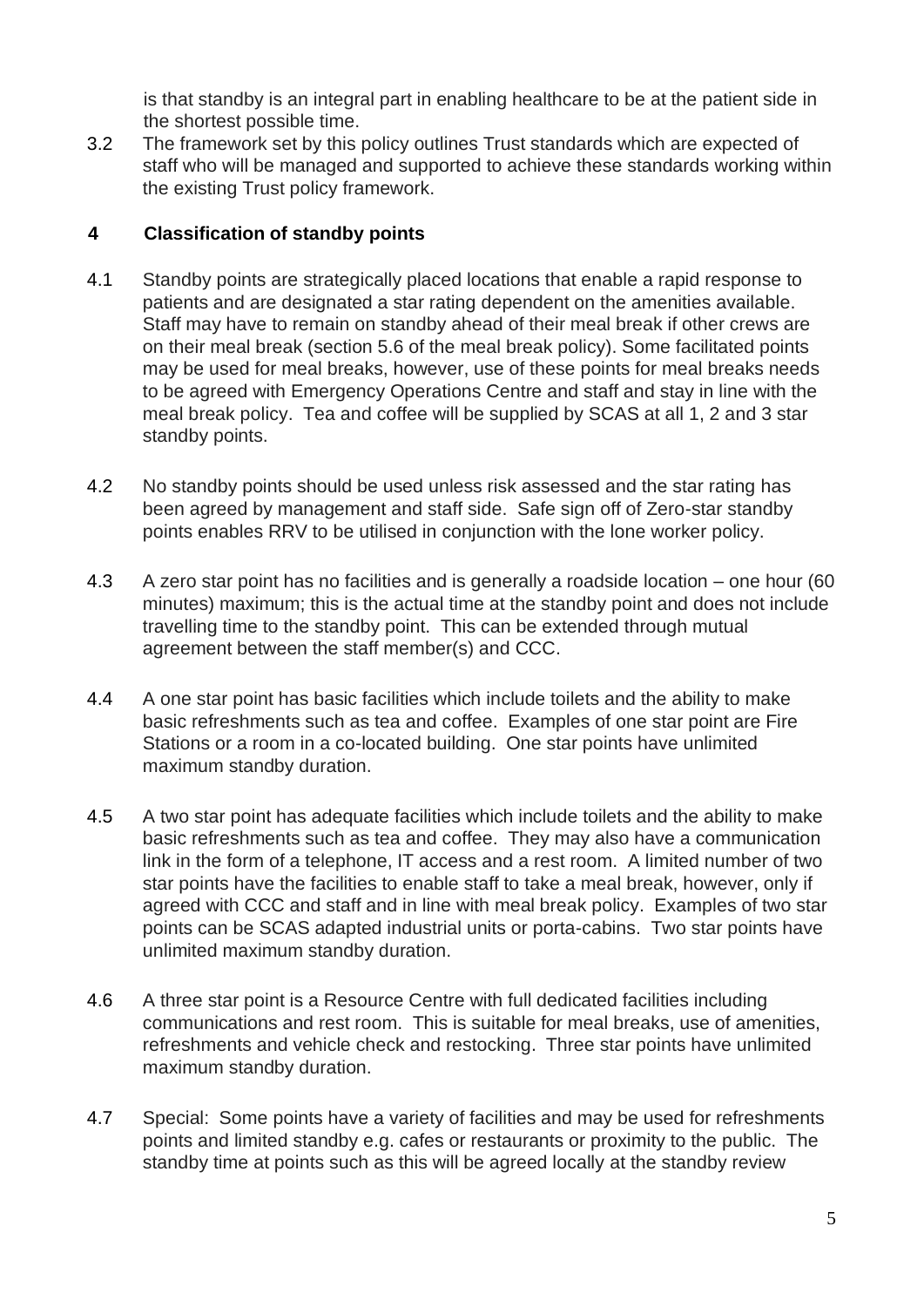group following a risk assessment and reviewed in line with this policy, estate developments and the system status plan.

4.8 Incident Rendezvous Point (RVP): When dealing with substantial emergency events such as fires or major incidents, there may be requirement to set up ad hoc standby points. These will be communicated locally and used for the event/incident only.

#### <span id="page-5-0"></span>**5 Performance management and deployment**

5.1 Areas of high Cat 1 activity can be classified as priority zones. Full details of the deployment of vehicles from priority standby points are covered in the policy, covering dispatching principles and are subject to change. These will be reflected in the latest System Status Plan (SSP) employed and will alter depending on hour, day and season. SCAS will retain the right to employ the most effective performance management tool to enable them to modify dispatch protocols and drive zone prioritisation.

#### <span id="page-5-1"></span>**6 Hours of operation**

- 6.1 Standby points will operate 24 hours a day, 7 days a week.
- 6.2 Prioritisation (in line with point 7.10) will be given to staff being placed at serviced standby points between the hours of 02:00 hours to 06:00 hours Monday to Thursday and 03:00 hours to 06:00 hours on Saturday and Sunday mornings taking in to account the H&WB of staff

## <span id="page-5-2"></span>**7 Usage methodology**

- 7.1 Crews will have logged on at the very start of their shift; this log on will be confirmed with the CCC during radio check. A fully made ready DCU inclusive of drugs will be available for deployment to standby 6 minutes after shift start time (critical medical equipment and roadworthiness check), an RRV 12 minutes after start time. A 'Non Made Ready' vehicle will be available for deployment 6 or 12 minutes after the log on time (critical medical equipment and roadworthiness check), a further 14 or 28 minutes will be allocated to complete a full equipment and medicines check where operational demand allows (the 'additional time' is only allocated when the vehicle has not been made ready for that shift if communicated with the CCC during radio test).
- 7.2 When instructed to do so by CCC, DCA and RRV staff will proceed immediately to their designated standby point. Only SCAS risk assessed standby points are permitted to be stood by at. Moving to other sites that may be near by is not in line with policy and as such could place staff and patients at risk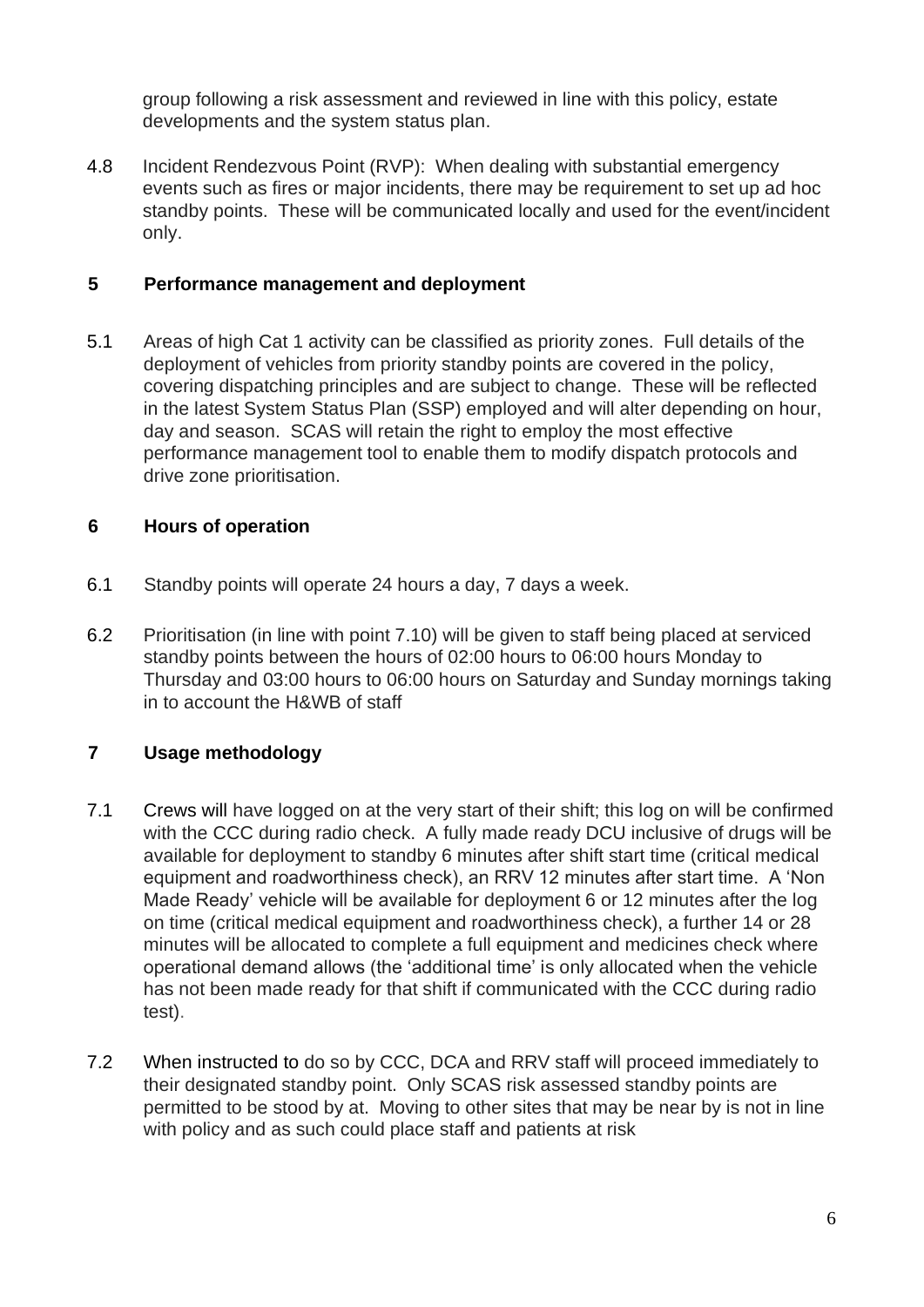- 7.3 If a crew are dispatched to standby and find, for whatever reason, that they are unable to deploy they should contact CCC immediately to advise the reason they are unable to mobilise.
- 7.4 Any operational factors e.g. vehicle VOR that make a crew unavailable for any reason must be communicated to the CCC immediately.
- 7.5 The CCC will dispatch to the designated standby point to be used. On arrival the crew will book "at standby".
- 7.6 Resources will be rotated through standby points to ensure maximum coverage of the designated drive zones.
- 7.7 DCA and RRV that are on standby should be returned to their designated Resource Centre 15 minutes before the end of their shift, or a reasonable travel time to return to base for their end of shift.
- 7.8 Cover at zero star standby points will be restricted to one hour (60 minutes), excluding driving to and from the standby point. During times of extreme weather (definition of extreme weather: any environmental temperature that compromises the safe working temperature inside the vehicle to below 16 degrees centigrade), it is noted that it is unlikely to go below this temperature in a vehicle that is running, therefore, in periods of colder weather where the ambient temperature is below freezing for extended hours, particularly during the night, consideration will be given to reducing the period of standby at zero star points to less than one hour. Such provisions will be made in consultation between the Duty CCC Manager and the Duty Silver Operations Manager and will not be unduly withheld, due consideration being given to staff welfare and patient response needs. There is currently no HSE objective measurement of extreme heat; however, similar reasonable considerations will be given to periods of extreme heat. CCC in conjunction with staff may agree to reduce the length of time spent on cover at zero star standby points depending on the exigencies of the service.
- 7.9 If a crew leave their vehicle whilst at standby, they must take the radio handset and mobile phone (where issued) with them and remain within 30 seconds of the vehicle. Some standby points have logistical challenges that will make it difficult to achieve the target and this is recognised at a local level.
- 7.10 The CCC and staff will work together to ensure that vehicles on a zero star standby point are moved after one hour (60 minutes), to a one, two or three star point allowing staff to use the amenities. Vehicles are clear for deployment to 999 calls during this time. There is no limit in terms of the amount of time spent on standby, during any one shift.
- 7.11 CCC should avoid having multiple resources on any standby point with the exception of an incident RVP. The maximum amount of staff allowed at any standby point is available to dispatch staff within CCC.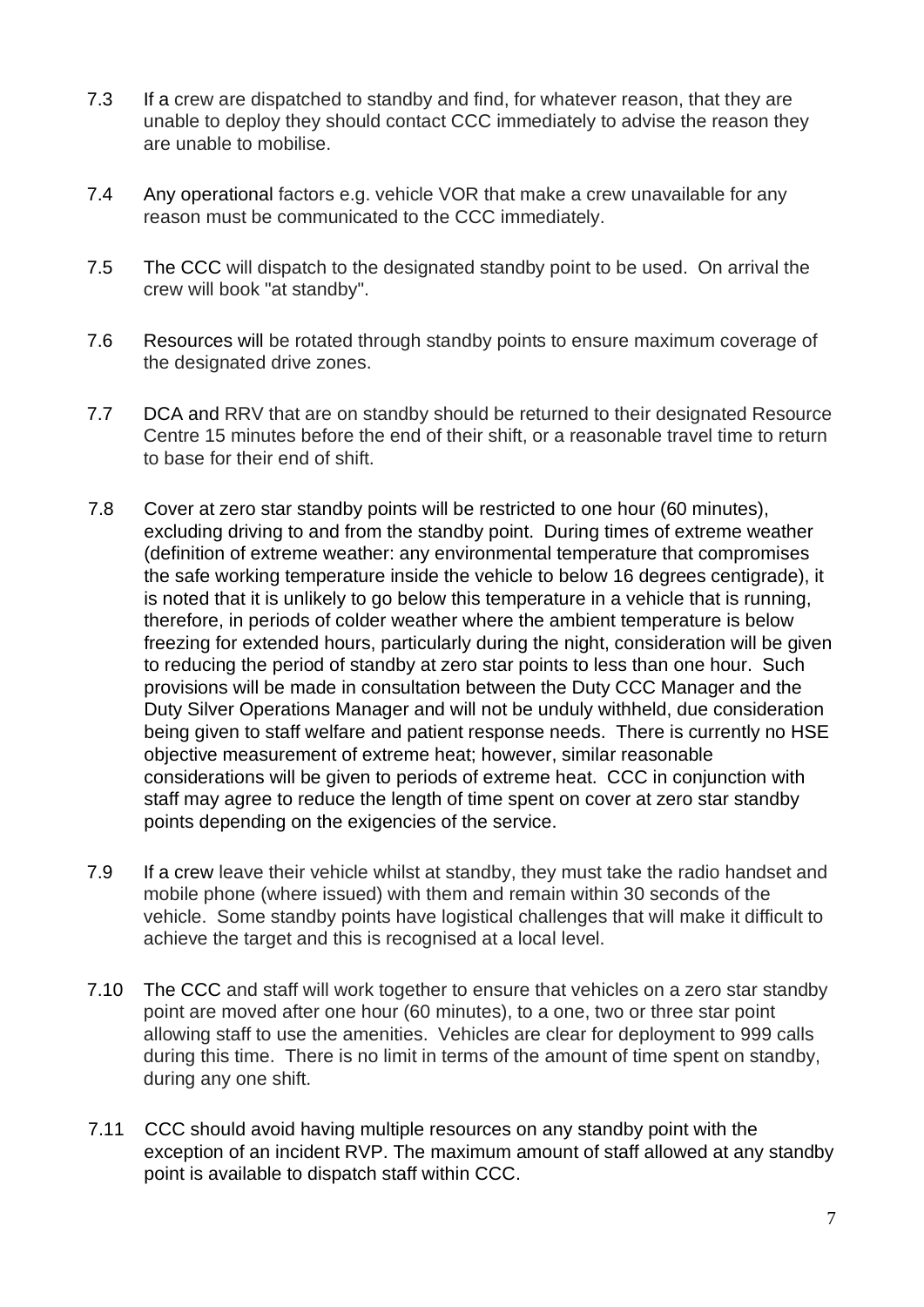- 7.12 Staff requests for facilities will be accommodated and honoured where reasonable (any Cat 1 response would not be considered reasonable); these will be at the most locally Trust recognised star facility in the area, unless specific requirements for welfare create a need to return to another suitable location: for example change of uniform or individual health requirements. A request for facilities use and welfare is a shared staff and CCC responsibility.
- 7.13 Staff may sometimes need to use facilities after consecutive jobs or a standby and then an incident where they have not conveyed the patients therefore; CCC will deploy crews as per 7.12 above to a designated facilities point that may be the nearest facilities point or on their way to the next standby or incident.
- 7.14 The CCC will make every effort to share workload and standby duties across all crews', however; it must be acknowledged that this is dependent on the current level of activity, availability of vehicles, distance to the standby point and skill mix of crew.

#### <span id="page-7-0"></span>**8 Pandemic response and social distancing**

- 8.1 All standby points have had an individual risk assessment completed in line with all SCAS premises to ensure they meet the National guidelines for "working safely during Covid-19 in Ambulance Service non-clinical areas". The main points are restrictions on the number of vehicles and staff that can be there at any one time as part of the Covid-19 Social distancing measures, providing cleaning equipment for all shared workspaces to be cleaned, all furniture in good condition and have a wipeable surface, robust cleaning regimes and implementing the use of face masks within the building in line with current guidelines.
- 8.2 All standby points will have the agreed SCAS CV-19 signage both on the main entrances and within the ASAP's to include social distancing signs and in particular maximum number of staff permitted within the standby point areas per room. CCC North and South are aware of the maximum number of vehicles and staff to be allocated to standby points and will be required to ensure these are **not** exceeded. If staff arrive at a standby point that exceeds the maximum number of vehicles or staff allocated, they are to contact their CCC and advise. CCC will review any further updates as and when required.
- 8.3 As part of minimising overcrowding or exceeding maximum occupancy numbers, all areas have allocated "Holding areas". These are normally within two miles of a resource centre and allow crews to be allocated to them when all other standby points have their maximum capacity or prior to their meal break when the Resource Centres have reached their maximum capacity. These holding areas are for short periods only and should not exceed 30 minutes from arrival.
- 8.4 Staff will be responsible for maintaining their own safety at all standby points and holding areas with Social distancing by positioning themselves 2m apart (front and rear of DCU vehicles), cleaning of shared workspaces and wearing of face masks.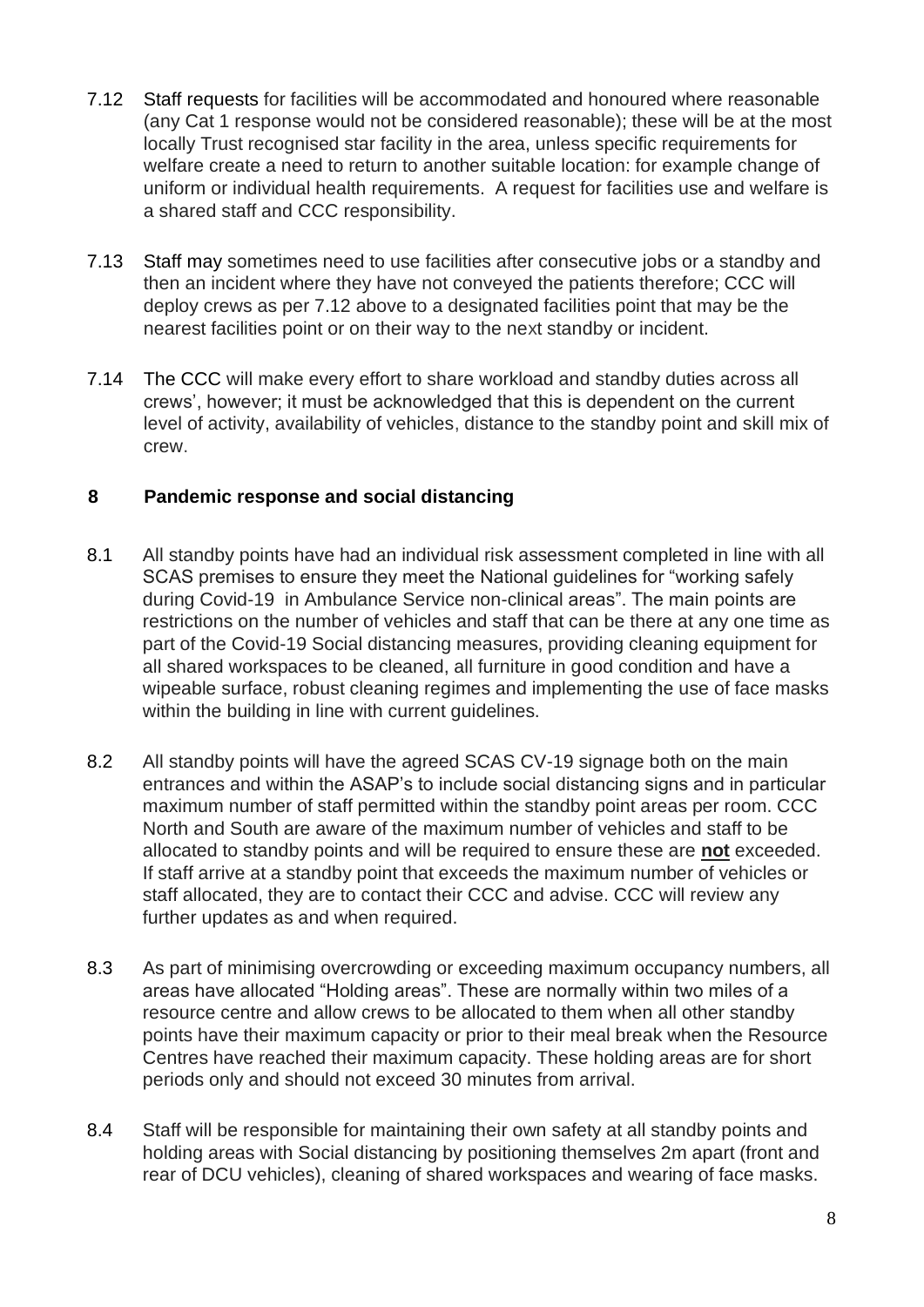As with all SCAS property or externally shared areas/buildings or rooms, holding areas **must** have a completed and signed off risk assessment prior to being utilised.

#### <span id="page-8-0"></span>**9 Review mechanism**

- 9.1 The Standby Review Group will be a SCAS staff / managerial partnership group comprising of management I operational staff (both CCC and Field Operations) and Union staff together with a Health and Safety and a Human Resources representative.
- 9.2 The Standby Review Group will ensure risk assessments are undertaken of each standby point on a regular basis. Risk assessments will use the SCAS Risk Assessment Template and assess the impact of the factors effecting safe standby utilisation to include: access, egress, CCTV, local crime rates, radio, phone coverage and time of the day. Please note this list is not exhaustive.
- 9.3 All SCAS standby points are signed off for suitability both for Day and Night use by the Unions and a standard SCAS Union sign off form is in use.
- 9.4 Standby points are routinely reviewed periodically for their suitability in line with the current SCAS standby point risk assessment.
- 9.5 For local experience and focus, there is a standby point Lead for the North (Berkshire, Buckinghamshire and Oxfordshire) and for the South (Hampshire).
- 9.6 Terms of Reference for the Standby Review Group should include:
	- Direct report to Operations Directors and local Union negotiating team.
	- Review safety of existing standby points.
	- Review Standard Operating Procedures for zero, one, two and three star standby points.
	- Review current utilisation
	- Review risk assessments of all standby points in Division.
	- 9.7 Although the group has ongoing responsibilities, please note that this group must convene to review specific standby points following specific concerns, Datix reports or incident at a particular standby point.
	- 9.8 The performance management processes implemented by SCAS should periodically review the appropriateness of the standby locations as an ongoing part of any performance review.